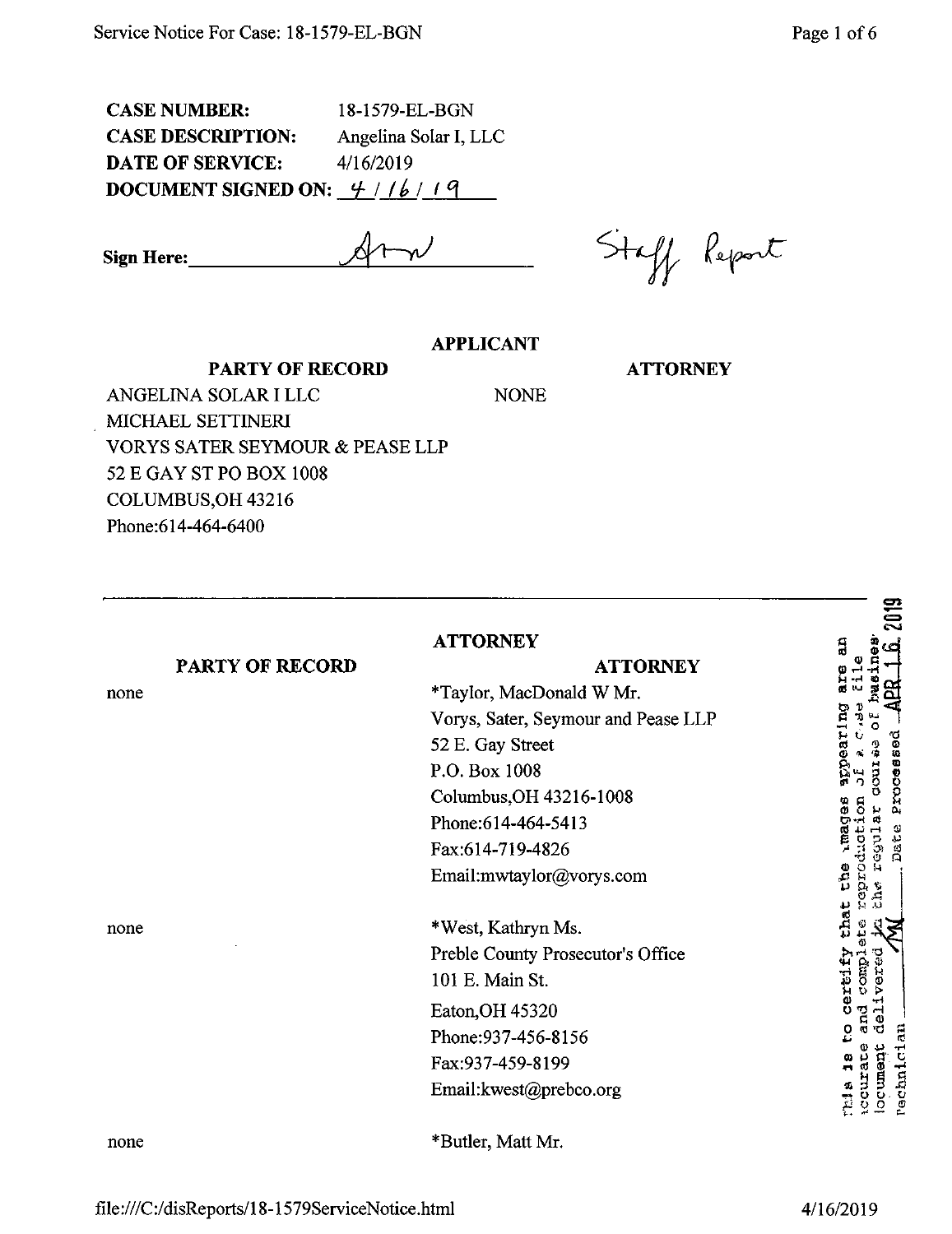|      | Public Utilities Commission of Ohio<br>180 e. Broad St. |
|------|---------------------------------------------------------|
|      | Columbus, OH 43215<br>Phone: 614-644-7670               |
|      | Email:Matthew.Butler@puc.state.oh.us                    |
| none | *Orahood, Teresa                                        |
|      | Bricker & Eckler LLP                                    |
|      | 100 South Third Street                                  |
|      | Columbus, OH 43215-4291                                 |
|      | Phone: (614) 227-4821                                   |
|      | Fax:(614) 227-2390                                      |
|      | Email:torahood@bricker.com                              |
| none | *Conway, Andrew S Mr.                                   |
|      | Public Utilities Commission of Ohio                     |
|      | 180 East Broad Street                                   |
|      | Columbus, OH 43215                                      |
|      | Phone: (614) 466-5732                                   |
|      | Email:Andrew.Conway@puco.ohio.gov                       |
| none | *Troupe, Tanowa Ms.                                     |
|      | <b>PUCO</b>                                             |
|      | 180 E. Broad Street                                     |
|      | Columbus, OH 43215                                      |
|      | Phone: 614-644-9745                                     |
|      | Email:Tanowa.Troupe@puc.state.oh.us                     |
| none | *Milam, Amy M                                           |
|      | Ohio Farm Bureau Federation                             |
|      | 280 N. High Street, P.O. Box 182383                     |
|      | Columbus, OH 43218-2383                                 |
|      | Phone: (614) 246-8256                                   |
|      | Fax: (614) 246-8656                                     |
|      | Email:amilam@ofbf.org                                   |
| none | *Chilcote, Heather A                                    |
|      | Public Utilities Commission of Ohio                     |
|      | 180 East Broad Street                                   |
|      |                                                         |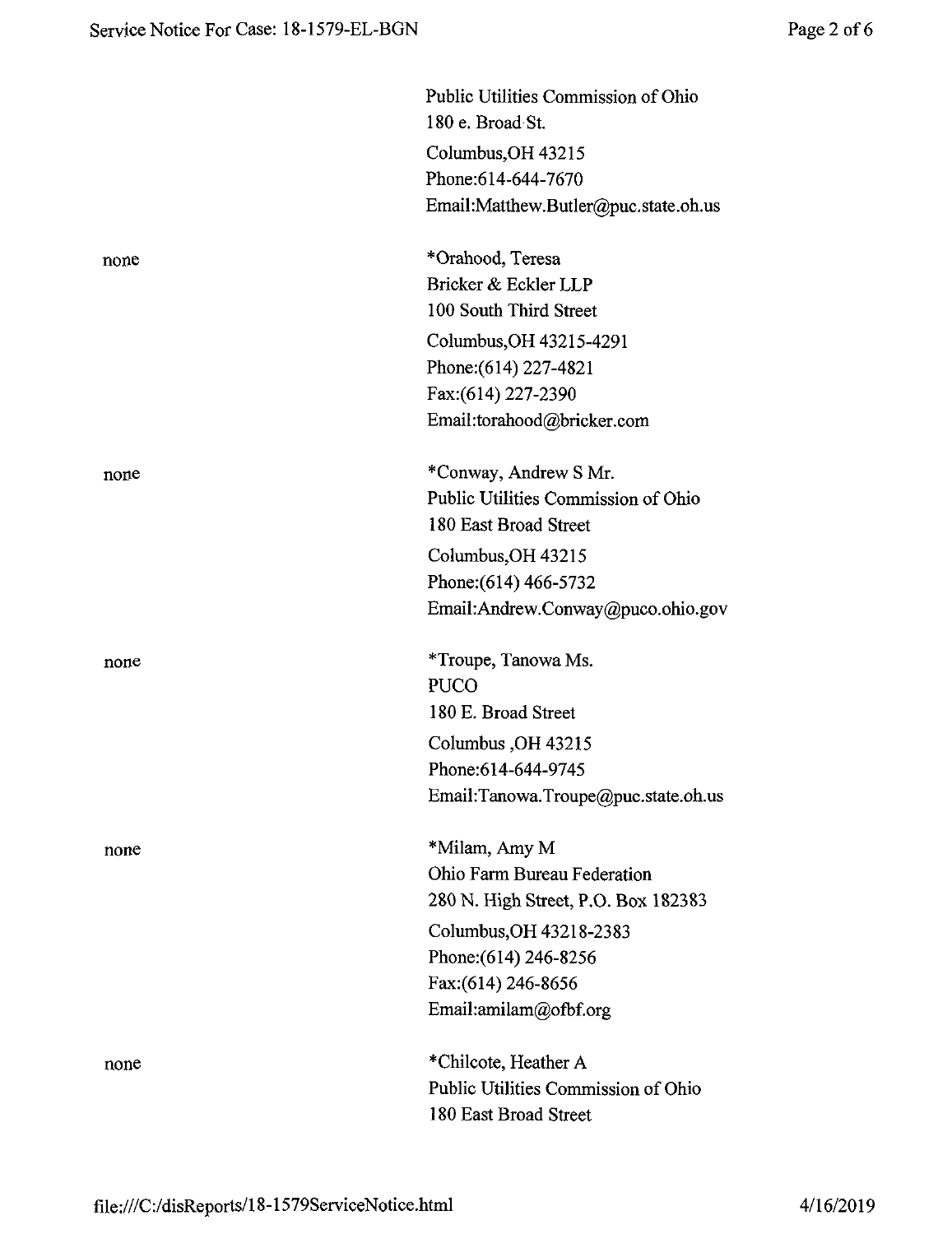|      | Columbus                             |
|------|--------------------------------------|
|      | Ohio, OH 43215                       |
|      | Phone: (614) 466-0407                |
|      | Email:heather.chilcote@puco.ohio.gov |
| none | *Van Kley, Jack A Mr.                |
|      | Van Kley & Walker, LLC               |
|      | 132 Northwoods Blvd., Suite C-1      |
|      | Columbus, OH 43235                   |
|      | Phone: 614-431-8900                  |
|      | Fax:614-431-8905                     |
|      | Email:jvankley@vankleywalker.com     |
| none | *Staff, Docketing                    |
|      | Docketing                            |
|      | 180 East Broad Street                |
|      | 11th Floor                           |
|      | Columbus, OH 43215                   |
|      | Phone: 614-466-4095                  |
|      | Fax:614-466-0313                     |
|      | Email:docketing@puco.ohio.gov        |
| none | *Settineri, Michael J. Mr.           |
|      | Vorys, Sater, Seymour and Pease LLP  |
|      | 52 East Gay Street                   |
|      | Columbus, OH 43215                   |
|      | Phone:614-464-5462                   |
|      | Fax:614-719-5146                     |
|      | Email:mjsettineri@vorys.com          |
| none | *Boggs, Thaddeus M Mr.               |
|      | Frost Brown Todd LLC                 |
|      | 10 W Broad Street                    |
|      | Suite 2300                           |
|      | Columbus, OH 43215                   |
|      | Phone: (614) 559-7293                |
|      | Email:tboggs@fbtlaw.com              |
|      |                                      |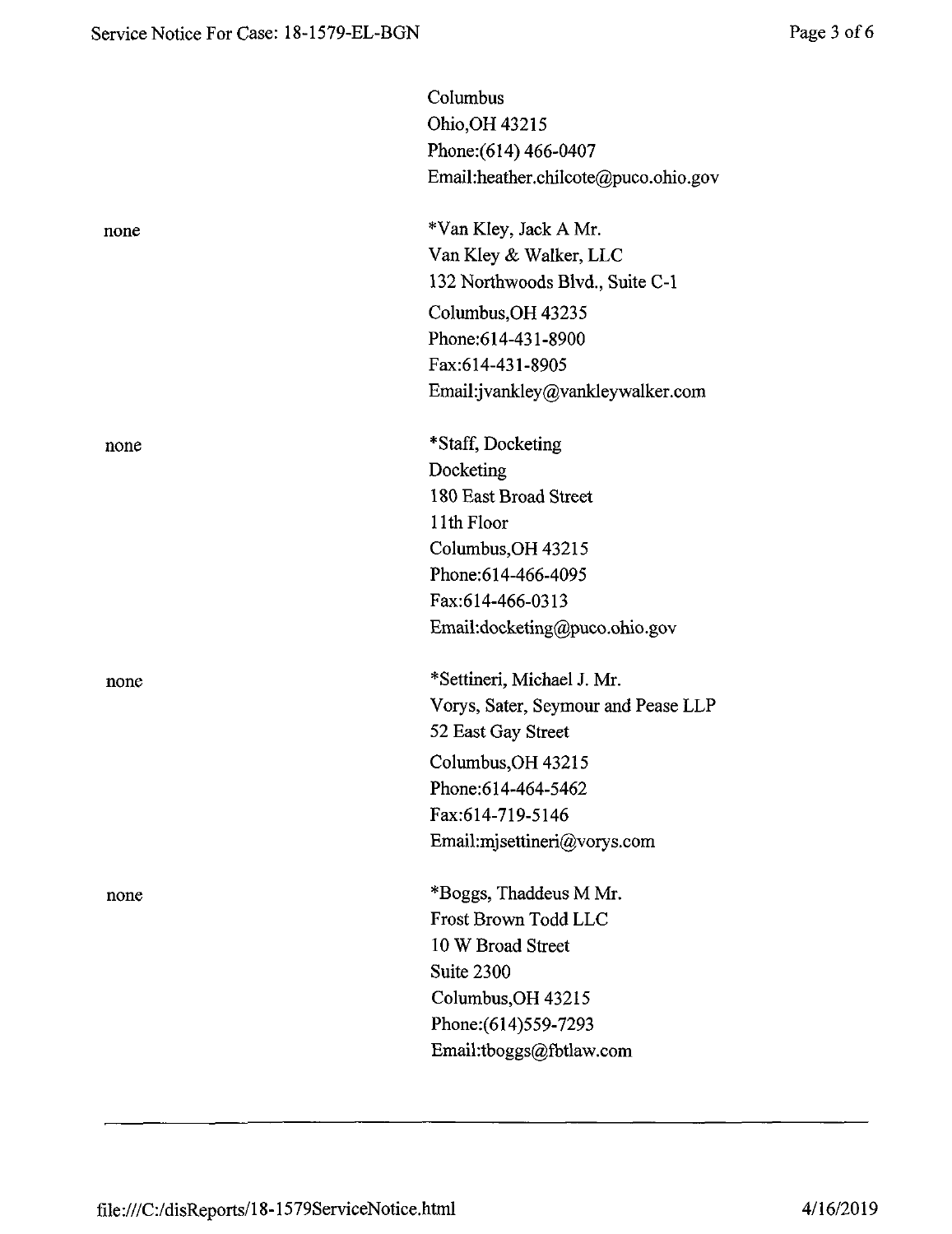|                                                                                                                                                                                 | <b>INTERVENOR</b> |                 |  |
|---------------------------------------------------------------------------------------------------------------------------------------------------------------------------------|-------------------|-----------------|--|
| <b>PARTY OF RECORD</b>                                                                                                                                                          |                   | <b>ATTORNEY</b> |  |
| <b>BLACK, ROBERT</b>                                                                                                                                                            | <b>NONE</b>       |                 |  |
| <b>6587 FAIRHAVEN ROAD</b>                                                                                                                                                      |                   |                 |  |
| COLLEGE CORNER, OH 45003-9249                                                                                                                                                   |                   |                 |  |
| BOARD OF TRUSTEES FOR ISRAEL TOWNSHIP NONE                                                                                                                                      |                   |                 |  |
| 10893 SR 177                                                                                                                                                                    |                   |                 |  |
| <b>COLLEGE CORNER, OH 45003</b><br>Phone: 513-796-3202                                                                                                                          |                   |                 |  |
| <b>BOARD OF TRUSTEES OF DIXON TOWNSHIP</b>                                                                                                                                      | <b>NONE</b>       |                 |  |
| 7170 CALIFORNIA SCHOOL ROAD                                                                                                                                                     |                   |                 |  |
| EATON, OH 45320<br>Phone: 937-456-3680                                                                                                                                          |                   |                 |  |
| CAMPBELL BRANDLY FARMS LLC<br><b>MARJA BRANDLY</b><br><b>6812 FAIRHAVEN COLLEGE CORNER RD</b>                                                                                   | <b>NONE</b>       |                 |  |
|                                                                                                                                                                                 |                   |                 |  |
| <b>COLLEGE CORNER, OH 45003</b>                                                                                                                                                 |                   |                 |  |
| CONCERNED CITIZENS OF PREBLE COUNTY<br>LLC (CCPC)                                                                                                                               | <b>NONE</b>       |                 |  |
| 1731 W CONSOLIDATED ROAD                                                                                                                                                        |                   |                 |  |
| EATON, OH 45320                                                                                                                                                                 |                   |                 |  |
| EATON COMMUNITY SCHOOL DISTRICT<br><b>THADDEUS BOGGS</b><br><b>FROST BROWN TODD LLC</b><br>9277 CENTRE POINTE DR, STE 300<br>WEST CHESTER, OH 45069-4866<br>Phone: 513-870-8226 | <b>NONE</b>       |                 |  |
| JACKSON, KEVIN AND TINA<br>5239 E GREENWOOD CHURCH ROAD<br>LIBERTY, IN 47353                                                                                                    | <b>NONE</b>       |                 |  |
| MARJA BRANDLY, MICHAEL IRWIN                                                                                                                                                    | <b>NONE</b>       |                 |  |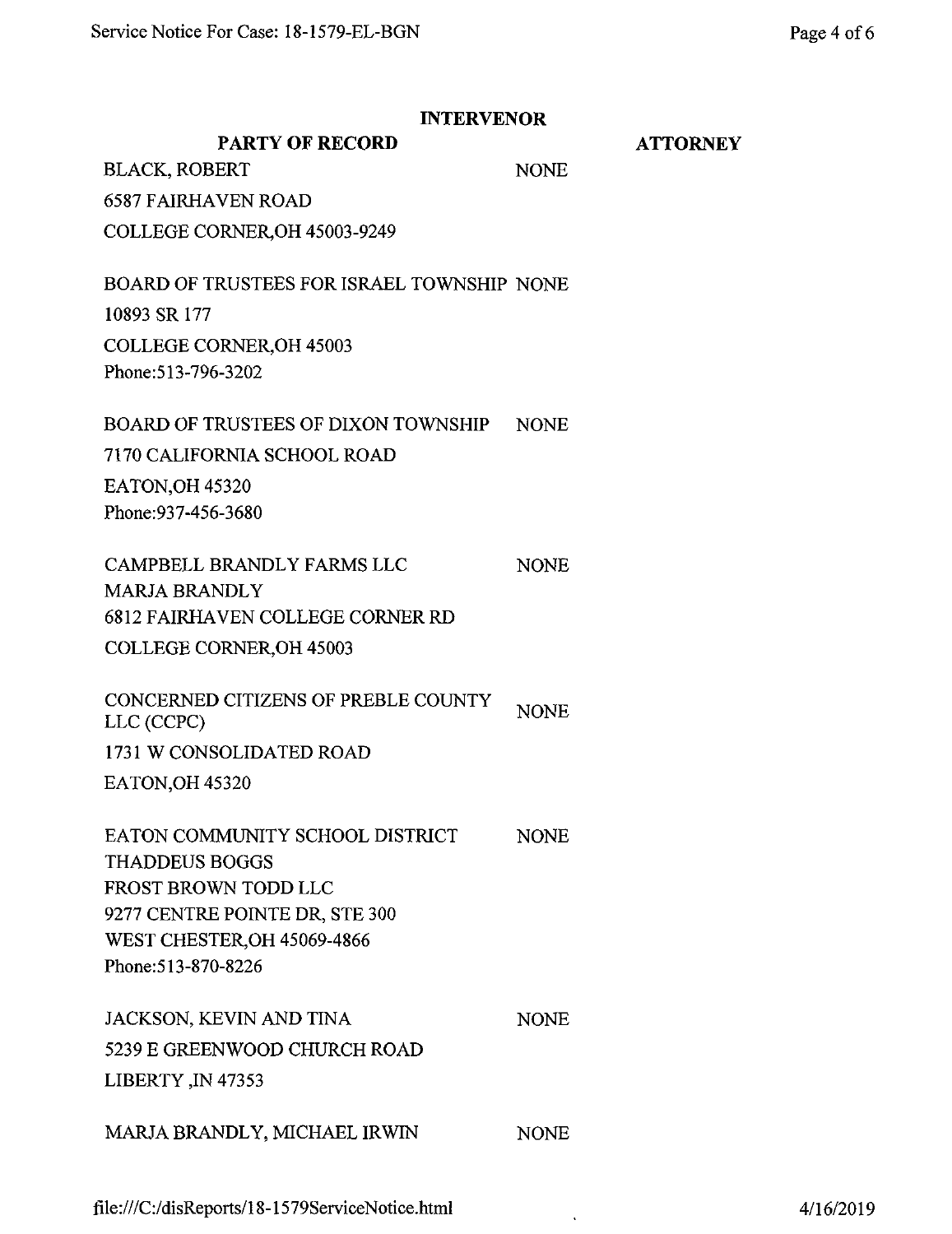6812 FAIRHAVEN COLLEGE CORNER RD COLLEGE CORNER,OH 45003

OHIO FARM BUREAU FEDERATION CHAD A. ENDSLEY 280 N. HIGH STREET, PO BOX 182383 COLUMBUS ,OH 43218-2383 Phone:614-245-8258

PREBLE COUNTY COMMISSIONERS DYLAN F BORCHERS BRICKER & ECKLER LLP 100 SOUTH THIRD STREET COLUMBUS,OH 43215-4291 Phone:6142272300 Em^l:dborchers@bricker.com

PREBLE COUNTY ENGINEER R KYLE CROSS 1000 PREBLE DRIVE EATON,OH 45320 Phone:937-456-4600 Fax:937-456-4606 Email:WWW.PREBLE.ORG NONE PREBLE COUNTY PLANNING COMMISSION 101 E MAIN STREET SUITE 104 EATON ,OH 45320 NONE

PREBLE SOIL & WATER CONSERVATION DISTRICT 1651 N BARRON ST EATON,OH 45320 Phone:937-456-5159 NONE

VONDERHAAR FAMILY ARC LLC RACHAEL VONDERHAAR 4636 ST RT 725 W

NONE

NONE

NONE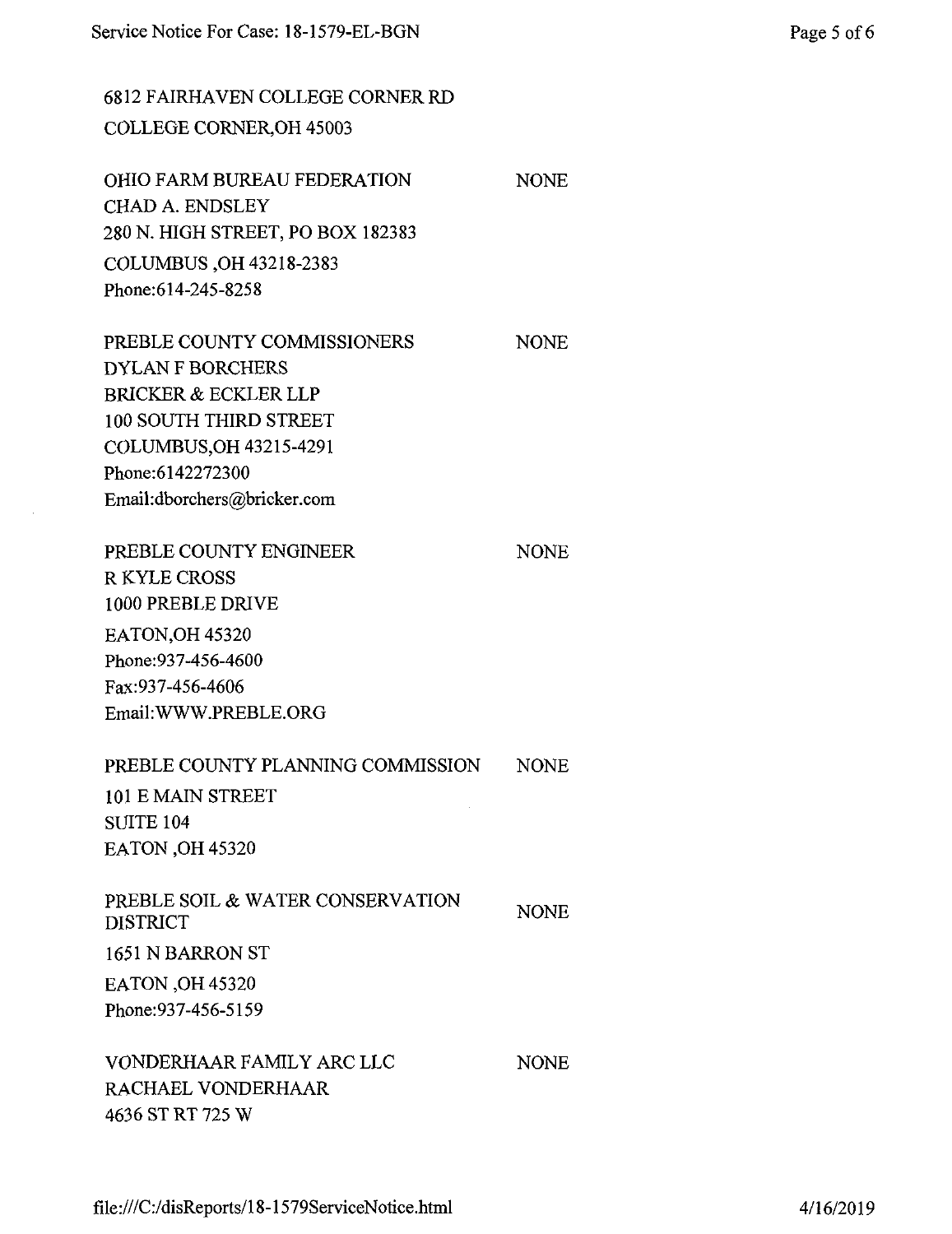# CAMDEN,OH 45311-9610

VONDERHAAR FARMS INC ALAN AND RACHAEL VONDERHA 4636 ST RT 725 W CAMDEN,OH 45311-9610

NONE

 $\hat{\mathcal{A}}$ 

 $\hat{\mathcal{A}}$ 

 $\mathcal{A}^{\mathcal{A}}$ 

 $\chi^2$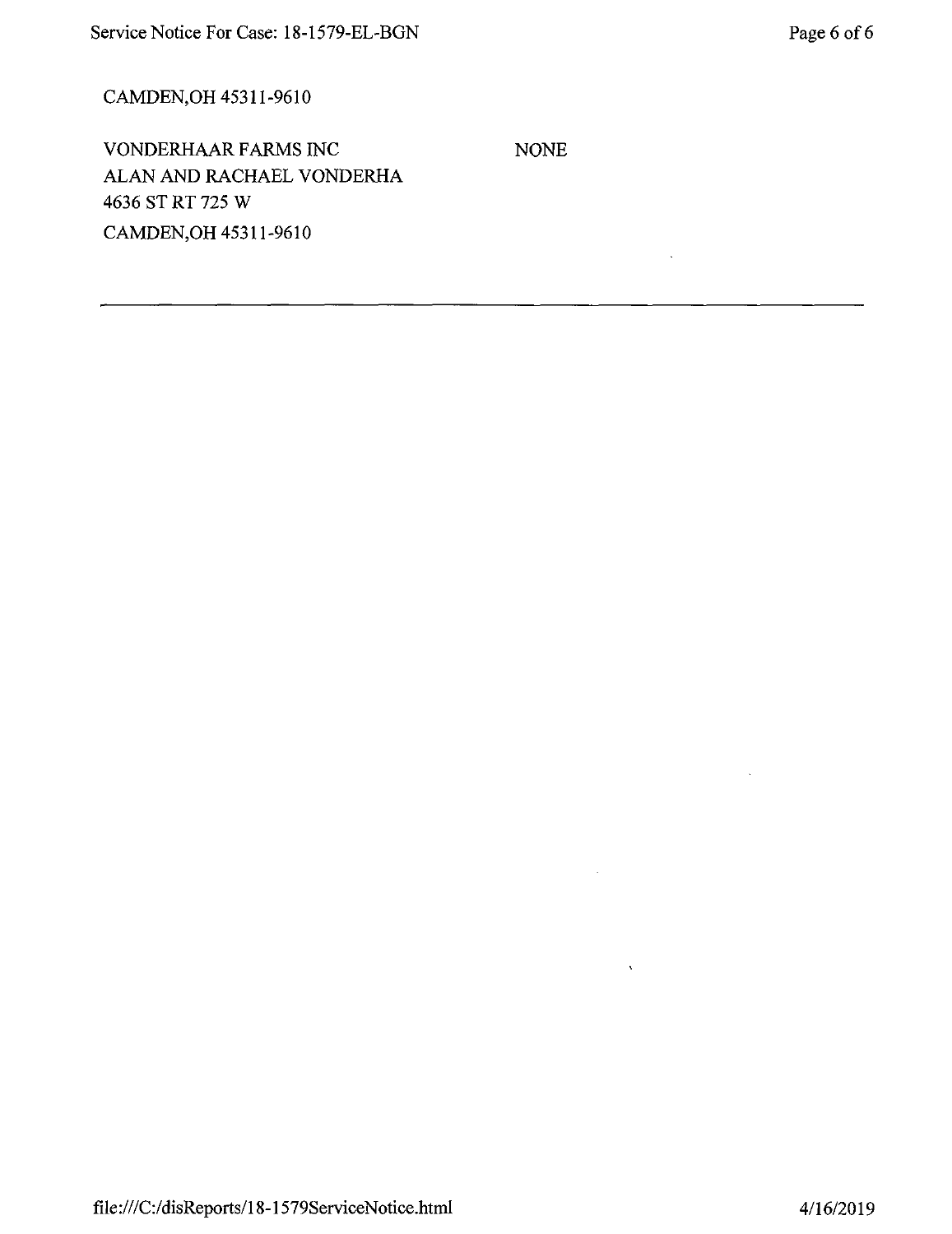**Sam Randazzo, Chairman Public Utilities Commission ofOhio** 180 E. Broad St. Columbus, OH 43215

**Lydia Mihalik, Director Ohio Development Services Agency** 77 S. High  $St.$ , 29<sup>th</sup> Floor Columbus, OH 43216

**Amy Acton, M.D., MPH, Director Ohio Department of Health** 246 N. High St, P.O. Box 118 Columbus, OH 43215

**Dorothy Pelanda, Director Ohio** Department of Agriculture 8995 E. Main St. Reynoldsburg, OH 43068

**Laurie Stevenson, Director Ohio EPA** 50 W. Town St., Suite 700 Columbus, OH 43215

**Mary Mertz, Director Ohio** Department of Natural Resources 2045 Morse Rd., Building D-3 Columbus, OH 43229

**Gregory Murphy, P.E. OPSB Public Member** 2635 Camden Road Upper Arlington, Ohio 43221

**Senator Sandra Williams Ohio Senate** Senate Building <sup>1</sup> Capitol Square Columbus, Ohio 43215

**Senator Steve Wilson Ohio Senate** Senate Building <sup>1</sup> Capitol Square Columbus, Ohio 43215

**Rep. Nino Vitale Ohio House** of **Representatives** 77 South High Street Columbus, Ohio 43215

**Rep. Adam Miller (alternate) Ohio House** of **Representatives** 77 South High Street Columbus, Ohio 43215

**Preble County District Library - Eaton Branch** 450 S. Barron Street Eaton, OH 45320